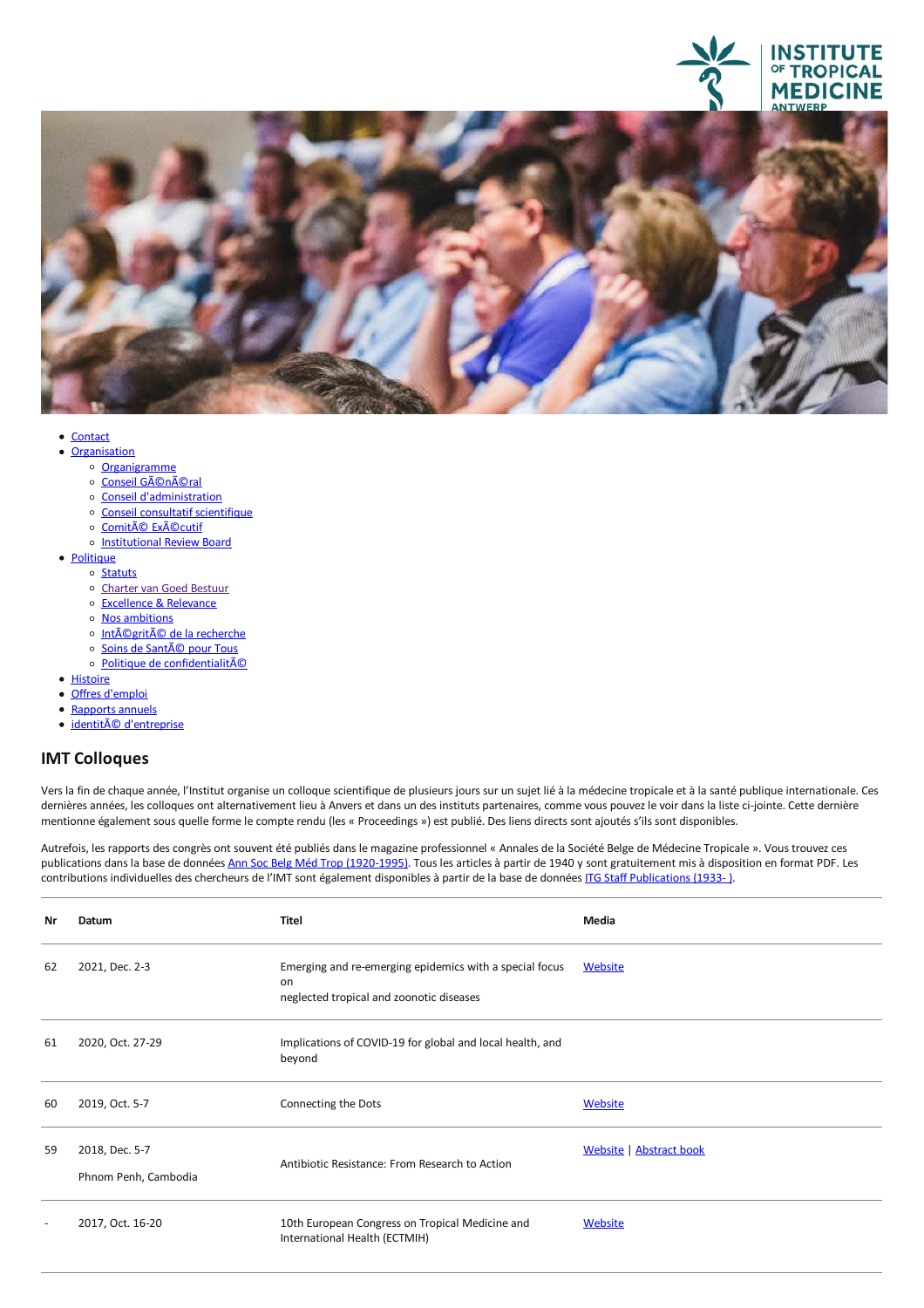| 58 | 2016, Sep. 12-16                             | Ebola: 40 years after Yambuku                                                                                   | Programme   Aftermovie                                                                                                     |
|----|----------------------------------------------|-----------------------------------------------------------------------------------------------------------------|----------------------------------------------------------------------------------------------------------------------------|
| 57 | 2015, Nov. 24-27<br>Rabat, Morocco           | Towards better Maternal and Neonatal Health                                                                     | <b>Website</b>                                                                                                             |
| 56 | 2014, Nov. 25-26                             | The Human Factor - Social Sciences in Global Health                                                             | <b>Website</b>                                                                                                             |
| 55 | 2013, Nov. 20-23<br>Bangalore, India         | Health Systems and Control of Neglected Diseases in Asia                                                        | <b>Abstract</b>                                                                                                            |
| 54 | 2012, Dec. 3-5                               | Pathogen's Survival Strategies - from fundamentals to field Website - Abstract                                  |                                                                                                                            |
| 53 | 2011, Nov. 1-4<br>Johannesburg, South Africa | Zoonoses and Neglected Infectious Diseases of Africa                                                            | Abstract & programme                                                                                                       |
| 52 | 2010, Nov. 8-10                              | Universal Health Care - Health Research Towards Universal<br>Coverage                                           | Website                                                                                                                    |
| 51 | 2009, Nov.12-14<br>Lima, Peru                | Neglected Diseases of Latin America                                                                             |                                                                                                                            |
| 50 | 2008, Nov. 26-27                             | Primary health care in times of globalisation. 'Alma Ata,<br>back to the future'                                | <b>Website - Abstract</b>                                                                                                  |
| 49 | 2007, Dec. 3-5<br>Hanoi, Vietnam             | Malaria control in the Mekong Region: challenges and<br>opportunities                                           | Abstract book [pdf, 918KB, 124p.]                                                                                          |
| 48 | 2006, Nov. 23                                | Centennial Colloquium: Tropical Medicine in the 21st<br>century: switching the poles                            | <b>Abstract</b>                                                                                                            |
| 47 | 2005, Dec. 5-7<br>Cotonou, Bénin             | Improving case management and control of tuberculosis<br>and Buruli ulcer in Africa                             | Announcement                                                                                                               |
| 46 | 2004, Nov. 24-26                             | European science and training for the promotion of health<br>in developing countries: "Networking the Networks" | <b>Conclusions &amp; recommendations</b><br><b>Abstract book</b>                                                           |
| 45 | 2003, Nov. 26-29                             | Cerebrospinal fluid analysis in tropical neurology                                                              | Abstract book                                                                                                              |
| 44 | 2002, Nov. 26-28                             | Integration and disease control                                                                                 | Trop Med Int Health 2004; 9 (6): A1-A28                                                                                    |
| ∗  | 2002, May 12-15                              | Microbicides                                                                                                    | Abstract book: 176 pp.                                                                                                     |
| 43 | 2001, Nov. 28-30                             | Promoting growth and development of under fives                                                                 | Proceedings published by ITGPress, 2002: 375 pp.                                                                           |
| ∗  | 2001, Oct.                                   | Health care for all                                                                                             | Int J Health Plann Manag 2003; 18 (S1): 106 pp. "Essential<br>health care for the poor: promoting health systems"          |
| 42 | 2000, Nov. 26-29                             | Moving targets: parasites, resistance and access to drugs                                                       | Trop Med Int Health 2001; 6 (11): 843-964                                                                                  |
| 41 | 1999, Dec. 14-17                             | Tuberculosis, the real millenium bug                                                                            | Portaels F, Rigouts L, Bastian I, editors. Tuberculosis, the<br>real millenium bug. [Antwerp]: [ITGPress], [1999]: 103 pp. |
| 40 | 1998, Dec. 14-18                             | Sleeping sickness rediscovered                                                                                  | Abstract book                                                                                                              |
| 39 | 1997, Dec. 10-12                             | Epidemiology and control of bovine theilerioses                                                                 | Trop Med Int Health 1999; 4 (9): A1-A84                                                                                    |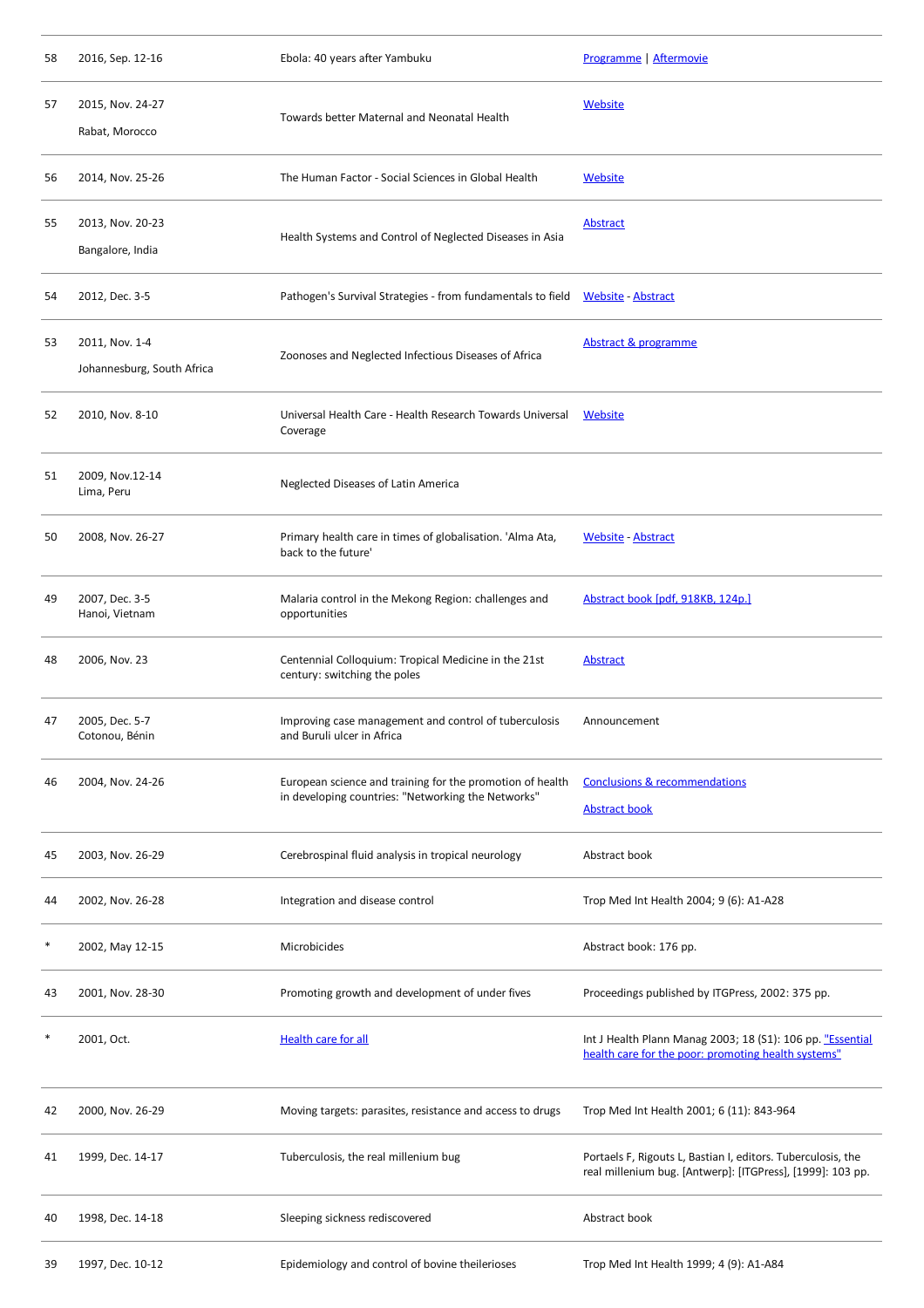| 38 | 1996, Sep. 4-7       | International Colloquium on Ebola virus research                                                                                                | Abstract book: 144 pp.                                                                                               |
|----|----------------------|-------------------------------------------------------------------------------------------------------------------------------------------------|----------------------------------------------------------------------------------------------------------------------|
| 37 | 1995, Dec.           | The hospital in Africa                                                                                                                          | Abstract brochure: 12 pp.                                                                                            |
| 36 | 1994, Dec. 8-9       | Invasive mycoses in AIDS patients                                                                                                               | Abstract brochure: div. pp.                                                                                          |
| 35 | 1993, Dec. 15-17     | The Training of General Practitioners in Developing<br>Countries                                                                                | Ann Soc Belg Méd Trop 1995; 75 (Suppl. 1): 94 pp.                                                                    |
| 34 | 1992, Dec. 16-19     | Integration of traditional and modern methods in the<br>control of leprosy and in the study of Mycobacterial<br>taxonomy; 13th IWGMT Conference | Ann Soc Belg Méd Trop 1993; 73 (Suppl. 1): 96 pp.                                                                    |
| 33 | 1991, Dec. 11-13     | Trypanosomiasis seminar                                                                                                                         | Ann Soc Belg Méd Trop 1992; 72 (Suppl. 1): 112 pp.                                                                   |
| 32 | 1990, Dec. 13-14     | Control of insect vectors of disease                                                                                                            | Ann Soc Belg Méd Trop 1991; 71 (Suppl. 1): 266 pp.                                                                   |
| 31 | 1989, Dec. 14-15     | Research in Health Sciences, an Indispensable Tool for<br>Development                                                                           | Ann Soc Belg Méd Trop 1990; 70 (Suppl. 1): 68 pp.                                                                    |
| 30 | 1988, Sep. 15-16     | Resistance, immunity and tolerance to trypanosomatid<br>parasites                                                                               | Abstract book: div. pp.                                                                                              |
| 29 | 1987, December 10-11 | Hantaviruses                                                                                                                                    | Abstract brochure: div. pp.                                                                                          |
| 28 | 1986, Dec. 11-12     | Helminth zoonoses                                                                                                                               | Geerts S, Kumar V, Brandt J, editors. Helminth zoonoses.<br>Dordrecht, Martinus Nijhoff, 1987: 240 pp.               |
| 27 | 1985, Dec. 12-14     | Health and mortality of young children in developing<br>countries                                                                               | Ann Soc Belg Méd Trop 1987; 67 (Suppl. 1): 142 pp.                                                                   |
| 26 | 1984, Dec. 14-15     | Malaria in Africa; changes in continuity                                                                                                        | Ann Soc Belg Méd Trop 1985; 65 (Suppl. 2): 233 pp.                                                                   |
| 25 | 1983, Dec. 16-17     | Tropical medicine outside the tropics                                                                                                           | Ann Soc Belg Méd Trop 1984; 64 (1): 3-11, 87-119                                                                     |
| 24 | 1982, Dec. 17-18     | Tropical animal production for the benefit of man                                                                                               | Tropical animal production for the benefit of man.<br>Antwerpen, ITG, 1982: 546 pp.                                  |
| 23 | 1981, Dec. 11-13     | Pathogenesis of disease induced through parasites, as<br>compared to other noxious agents                                                       | Gigase PL, Van Marck EAE, editors. From parasitic infection<br>to parasitic disease. Basel, S. Karger, 1983: 269 pp. |
| 22 | 1980, Dec. 12-13     | Onchocerciasis and other Human Filariases                                                                                                       | Ann Soc Belg Méd Trop 1981; 61(2): 145-337                                                                           |
| 21 | 1979, Dec. 11-13     | Sexuality and pathogenicity of fungi                                                                                                            | Vanbreuseghem R, De Vroey C, editors. Sexuality and<br>pathogenicity of fungi. Paris: Masson, 1981: 250 pp.          |
| 20 | 1978, Dec. 8-10      | Basic health services in developing countries                                                                                                   | Ann Soc Belg Méd Trop 1979; 59 (Suppl. 1): 188 pp.                                                                   |
| 19 | 1977, Dec. 6-8       | Ebola virus haemorrhagic fever                                                                                                                  | Pattyn SR, editor. Ebola virus haemorrhagic fever.<br>Amsterdam: Elsevier-North-Holland, 1978: 436 pp.               |
| 18 | 1976, Dec. 10-12     | Human African trypanosomiasis                                                                                                                   | Ann Soc Belg Méd Trop 1977; 57 (4-5): 187-542                                                                        |
| 17 | 1975, Dec. 5-7       | Disaster epidemiology                                                                                                                           | Ann Soc Belg Méd Trop 1976; 56 (1): 1-219                                                                            |
| 16 | 1974, Dec. 6-8       | Diagnosis of parasitic diseases                                                                                                                 | Ann Soc Belg Méd Trop 1974; 55 (5): 381-601                                                                          |